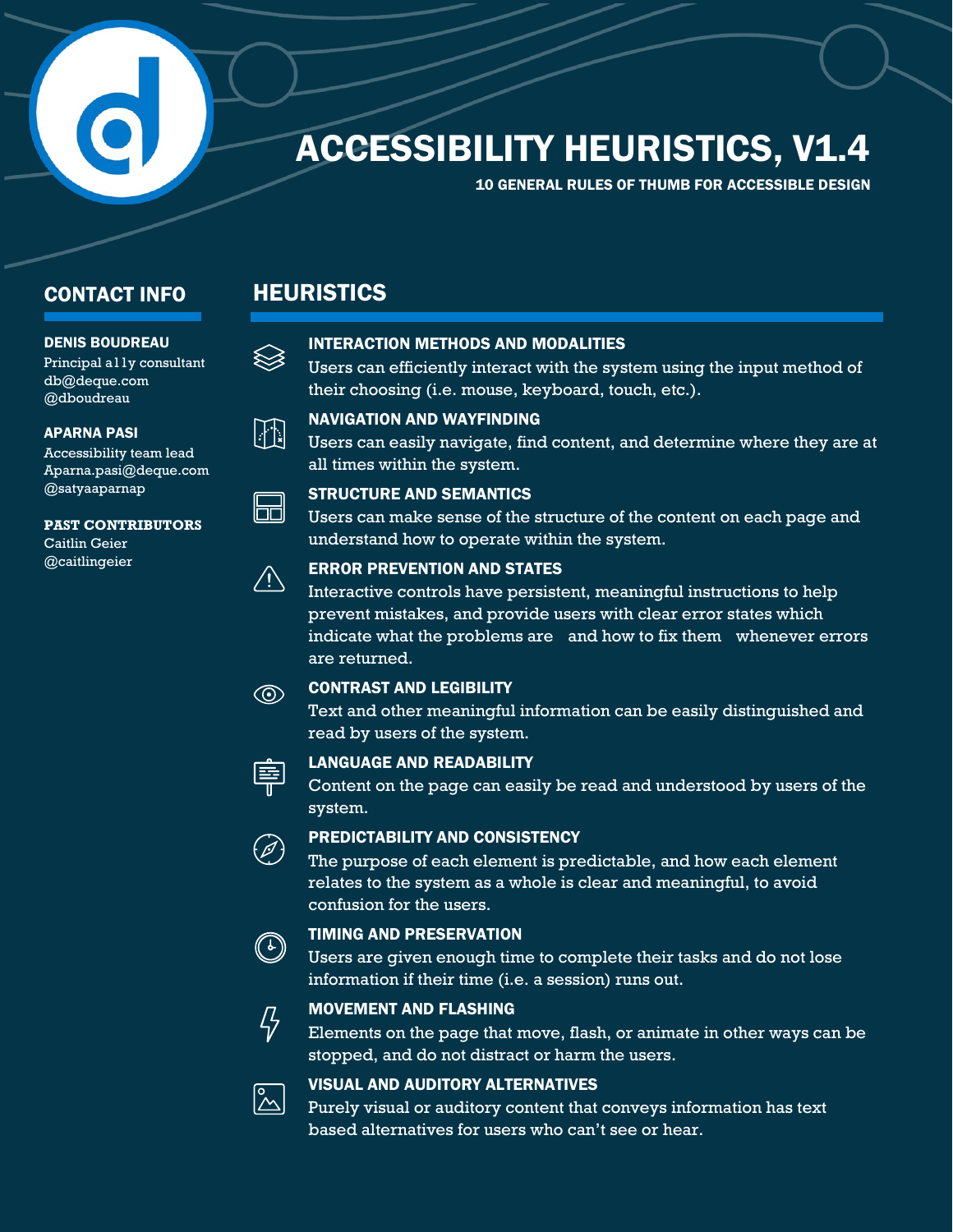

**6.0** 

## WorldSpace Attest Helps You **Shift Left**

In the past addressing accessibility was typically left to the very end of an iteration. We've found that this is the most time consuming, most expensive and least reliable approach. Shifting the focus accessibility left (upstream) into smaller, more frequent work, reduces the time and cost of accessibility while also reducing errors.



**Deque - Wireframes - v3**

**Products Individual** 



Modified **Thu Oct 19 2017**